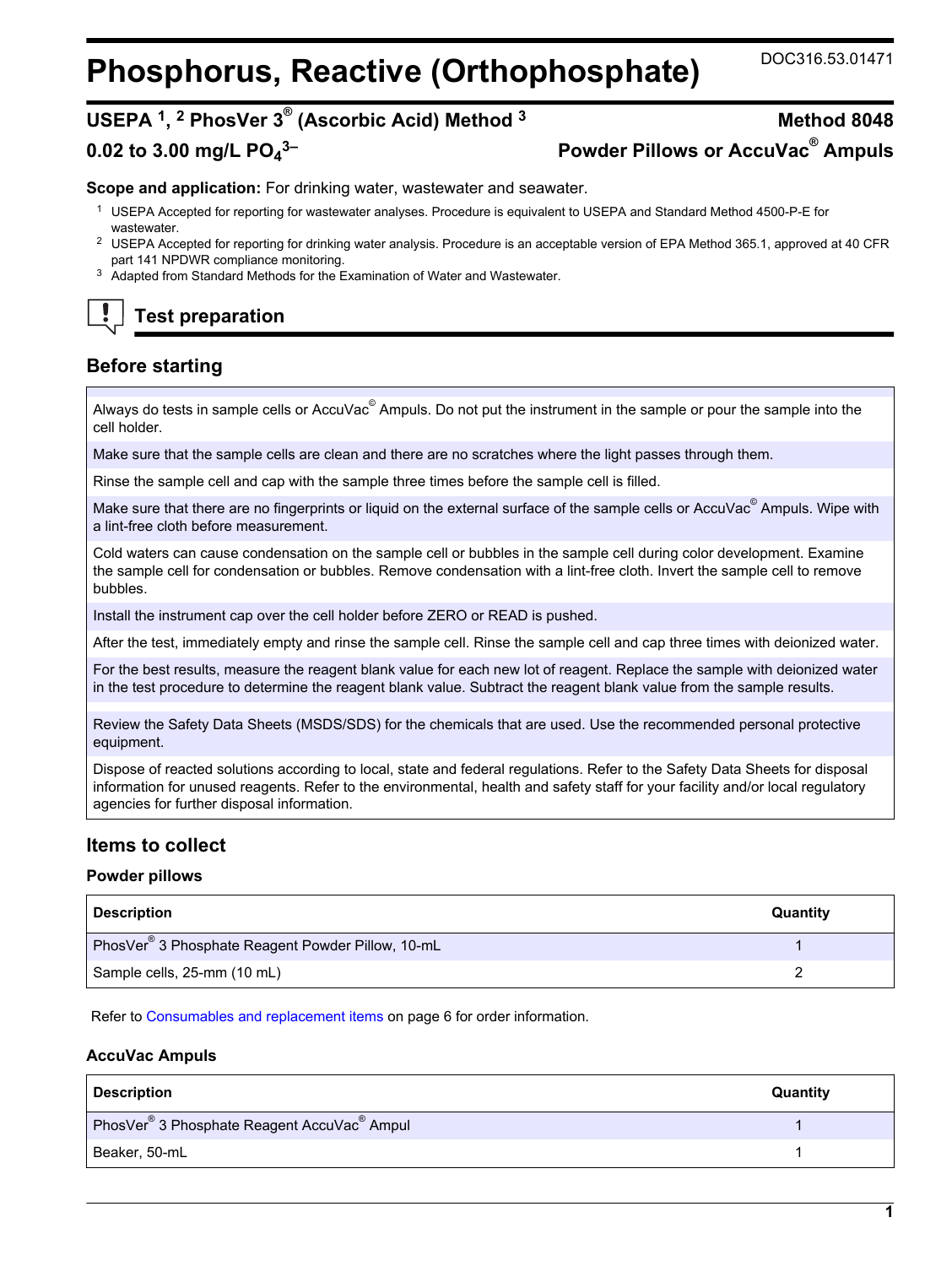#### **AccuVac Ampuls (continued)**

| <b>Description</b>                         | Quantity |
|--------------------------------------------|----------|
| Stopper for 18-mm tubes and AccuVac Ampuls |          |
| Sample cell, 25-mm (10 mL)                 |          |

Refer to [Consumables and replacement items](#page-5-0) on page 6 for order information.

# **Sample collection and storage**

- Collect samples in clean glass or plastic bottles that have been cleaned with 6 N (1:1) hydrochloric acid and rinsed with deionized water.
- Do not use a detergent that contains phosphate to clean the sample bottles. The phosphate in the detergent will contaminate the sample.
- Analyze the samples as soon as possible for best results.
- If immediate analysis is not possible, immediately filter and keep the samples at or below 6 °C (43 °F) for a maximum of 48 hours.
- Let the sample temperature increase to room temperature before analysis.

# **Powder pillow procedure**





**1.** Set the instrument to channel 1.

For DR300, push the up arrow button. For PCII, push the menu button, checkmark button, then the menu button again.

**2. Prepare the sample:** Rinse a sample cell and cap three times with sample. Fill the sample cell to the 10‑mL mark with sample.



**3.** Add the contents of one PhosVer 3 Phosphate Reagent Powder Pillow to the sample cell. A blue color will show if phosphorus is in the sample.



**4.** Put the stopper on the sample cell. Shake vigorously for 10–15 seconds.



**5.** Set and start a timer for 2 minutes. A 2‑minute reaction time starts.



**6. Prepare the blank:** Rinse a sample cell and cap three times with sample. Fill the sample cell to the 10‑mL mark with sample. Close the sample cell.



**7.** Clean the blank sample cell.



**8.** Insert the blank into the cell holder. Point the diamond mark on the sample cell toward the keypad.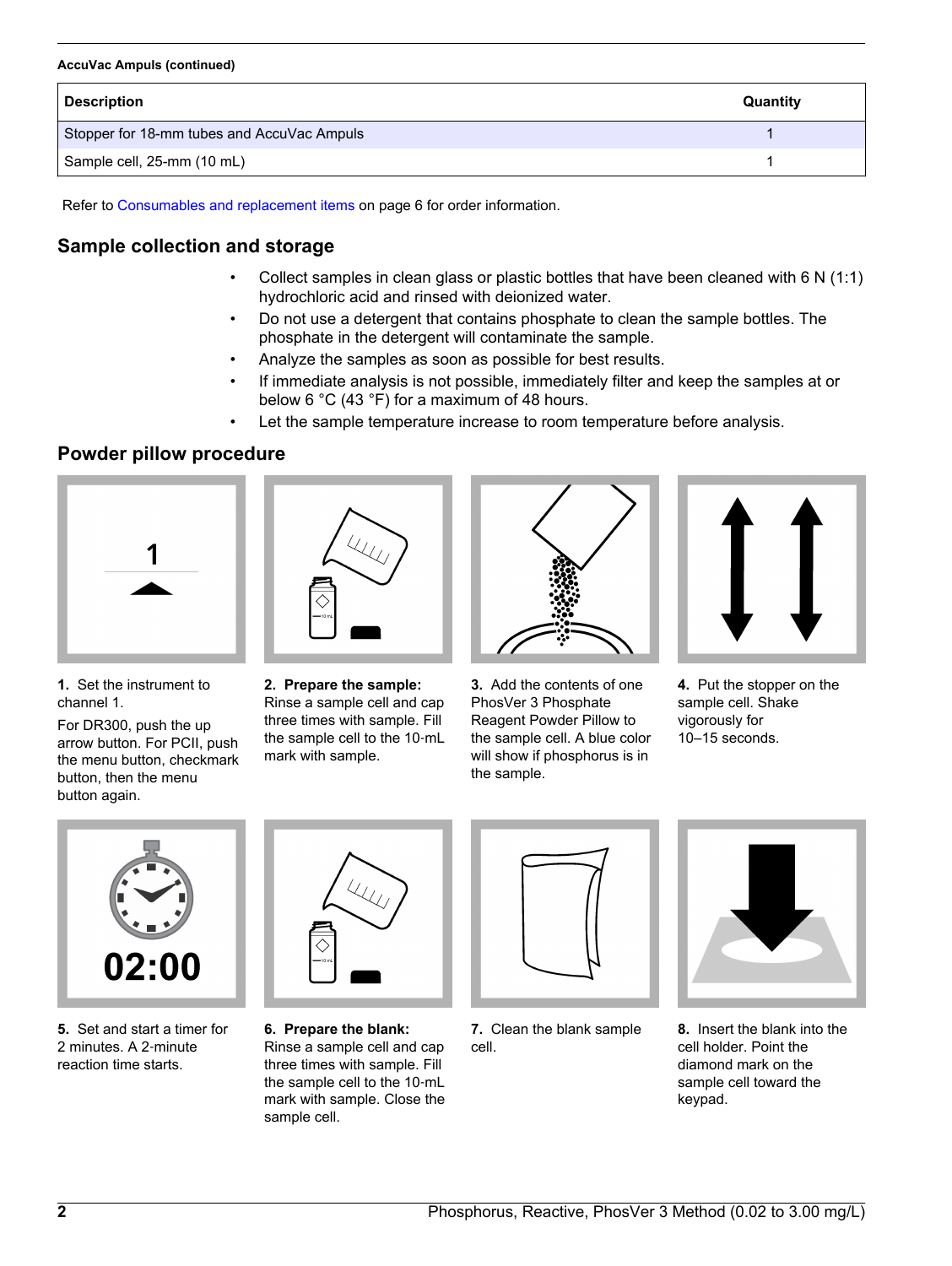

**9.** Install the instrument cap over the cell holder.



**13.** Within 10 minutes after the timer expires, insert the prepared sample into the cell holder. Point the diamond mark on the sample cell toward the keypad.



**10.** Push **ZERO**. The display shows "0.00".



**14.** Install the instrument cap over the cell holder.



**11.** Remove the sample cell from the cell holder.



**15.** Push **READ**. Results show in mg/L phosphate  $(PO<sub>4</sub><sup>3–</sup>)$ . To change the test results to mg/L  $PO<sub>2</sub>O<sub>5</sub>$ , multiply the test result by 0.747. To change the test results to mg/L P, multiply the test result by 0.326.



**12.** Clean the prepared sample cell.

# **AccuVac® Ampul procedure**



**1.** Set the instrument to channel 1.

For DR300, push the up arrow button. For PCII, push the menu button, checkmark button, then the menu button again.



**2. Prepare the sample:** Collect at least 40 mL of sample in a 50-mL beaker. Fill the AccuVac Ampul with sample. Keep the tip immersed while the AccuVac Ampul fills completely.



**3.** Quickly invert the AccuVac Ampul several times to mix.



**4.** Set and start a timer for 2 minutes. A 2‑minute reaction time starts.

If the sample was digested using the Acid Persulfate digestion procedure for Total Phosphorus, a 10-minute reaction period is necessary.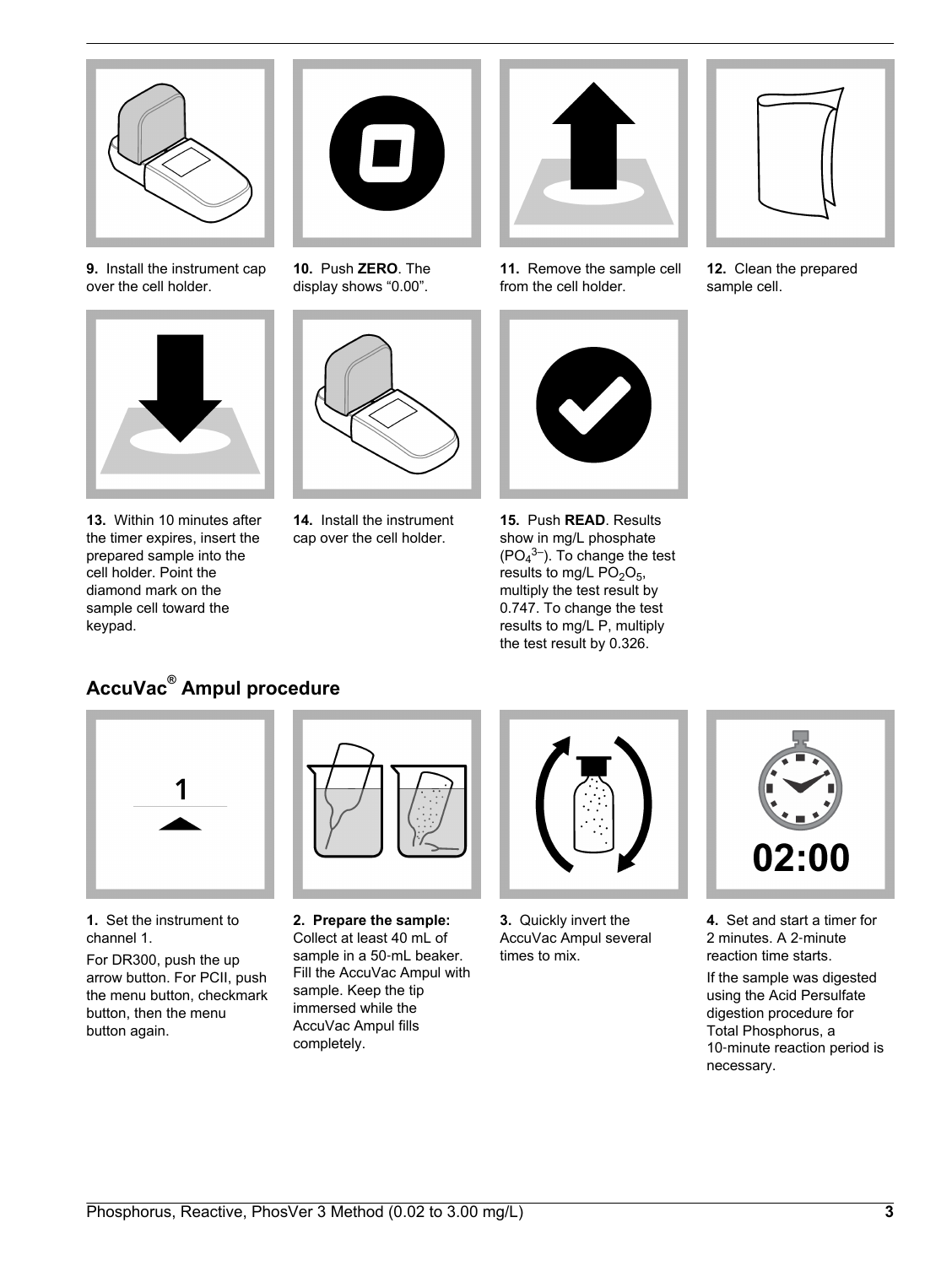

**5. Prepare the blank:** Rinse a sample cell and cap three times with sample. Fill the sample cell to the 10‑mL mark with sample. Close the sample cell.



**6.** Clean the blank sample cell.



**7.** Insert the blank into the cell holder. Point the diamond mark on the sample cell toward the keypad.



**8.** Install the instrument cap over the cell holder.



**9.** Push **ZERO**. The display shows "0.00".



**10.** Remove the sample cell from the cell holder.



**11.** Clean the AccuVac Ampul.



**12.** Within 10 minutes after the timer expires, insert the prepared sample AccuVac Ampul into the cell holder.



**13.** Install the instrument cap over the cell holder.



**14.** Push **READ**. Results show in mg/L phosphate  $(PO<sub>4</sub><sup>3–</sup>)$ . To change the test results to mg/L  $PO<sub>2</sub>O<sub>5</sub>$ , multiply the test result by 0.747. To change the test results to mg/L P, multiply the test result by 0.326.

# **Interferences**

| Interfering substance | Interference level      |
|-----------------------|-------------------------|
| Aluminum              | More than 200 mg/L      |
| Arsenate              | Interferes at any level |
| Chromium              | More than 100 mg/L      |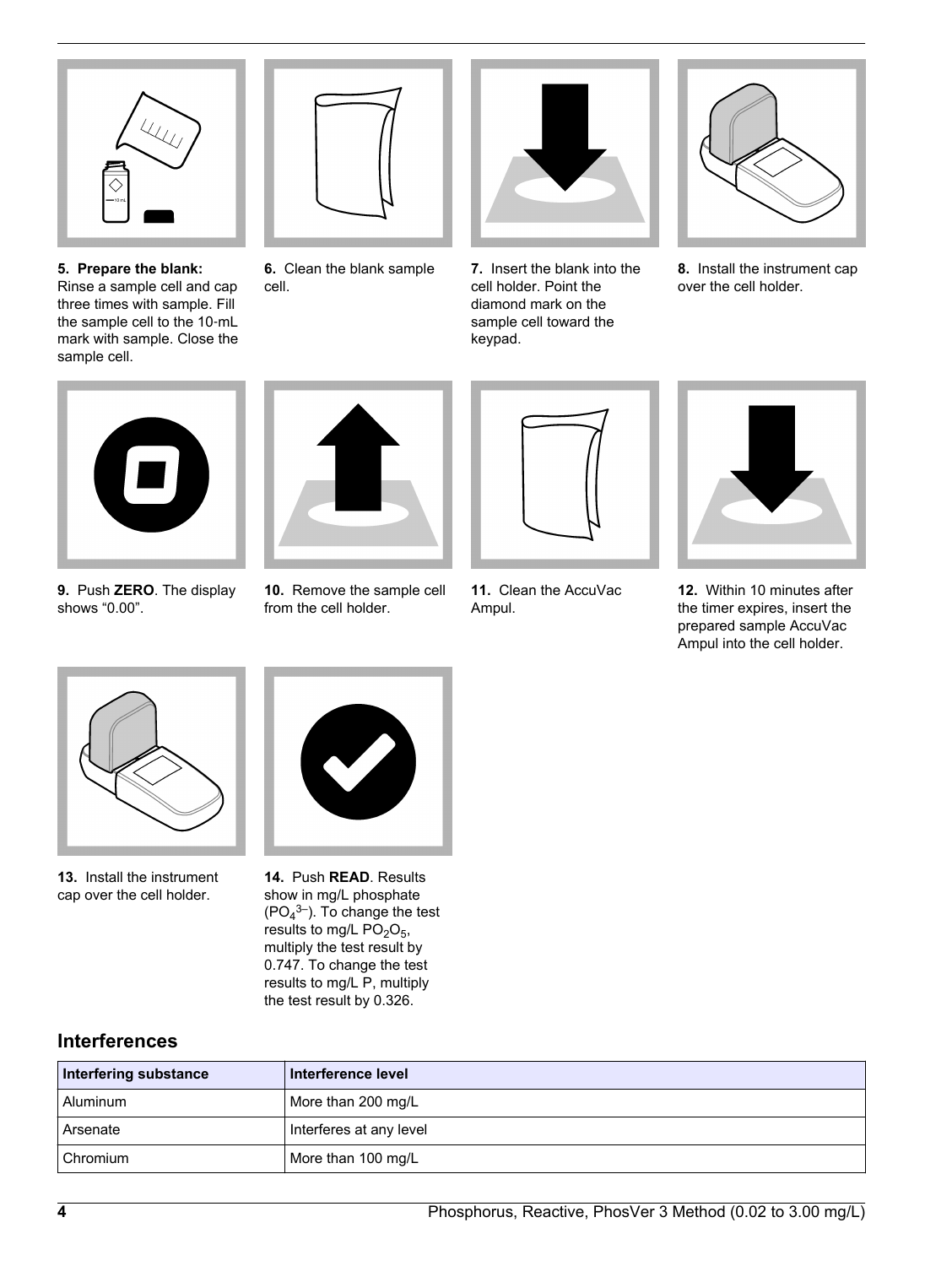| <b>Interfering substance</b>                    | Interference level                                                                                                                                                                                                         |
|-------------------------------------------------|----------------------------------------------------------------------------------------------------------------------------------------------------------------------------------------------------------------------------|
| Copper                                          | More than 10 mg/L                                                                                                                                                                                                          |
| Hydrogen Sulfide                                | Interferes at any level                                                                                                                                                                                                    |
| Iron                                            | More than 100 mg/L                                                                                                                                                                                                         |
| Nickel                                          | More than 300 mg/L                                                                                                                                                                                                         |
| Highly buffered samples or<br>extreme sample pH | Can prevent the correct pH adjustment (of the sample) by the reagents. Sample<br>pretreatment may be necessary. A pH range of 2-10 is recommended.                                                                         |
| Silica                                          | More than 50 mg/L                                                                                                                                                                                                          |
| Silicate                                        | More than 10 mg/L                                                                                                                                                                                                          |
| Turbidity or color                              | Samples with a high amount of turbidity can give inconsistent results. The acid in the<br>reagents can dissolve some of the suspended particles and variable desorption of<br>orthophosphate from the particles can occur. |
| Zinc                                            | More than 80 mg/L                                                                                                                                                                                                          |

# **Accuracy check**

### **Standard additions method**

Use the standard additions method to validate the test procedure, reagents and instrument and to find if there is an interference in the sample. Items to collect:

- Phosphate Standard Solution, 50 mg/L  $PO_4^{3-}$  ampule
- Ampule breaker
- Pipet, TenSette®, 0.1–1.0 mL and tips
- Mixing cylinders, 25-mL (3)
- **1.** Prepare three spiked samples: use the TenSette pipet to add 0.1 mL, 0.2 mL and 0.3 mL of the standard solution, respectively, to three 25-mL portions of fresh sample. Mix well.
- **2.** Use the test procedure to measure the concentration of each of the spiked samples. Start with the smallest sample spike. Measure each of the spiked samples in the instrument.
- **3.** Compare the expected result to the actual result. The expected phosphate concentration increase is 0.2 mg/L for each 0.1 mL of standard that is added.

#### **Standard solution method**

Use the standard solution method to validate the test procedure, the reagents and the instrument.

Items to collect:

- 50 mg/L phosphate standard solution
- 100-mL volumetric flask, Class A
- 4-mL volumetric pipet, Class A and pipet filler safety bulb
- Deionized water
- **1.** Prepare a 2.00-mg/L phosphate standard solution as follows:
	- **a.** Use a pipet to add 4.00 mL of a 50-mg/L phosphate standard solution into the volumetric flask. *(Alternately, use one of the available mixed parameter standards. These standards contain 2.0 mg/L phosphate.)*
	- **b.** Dilute to the mark with deionized water. Mix well. Prepare this solution daily.
- **2.** Use the test procedure to measure the concentration of the prepared standard solution.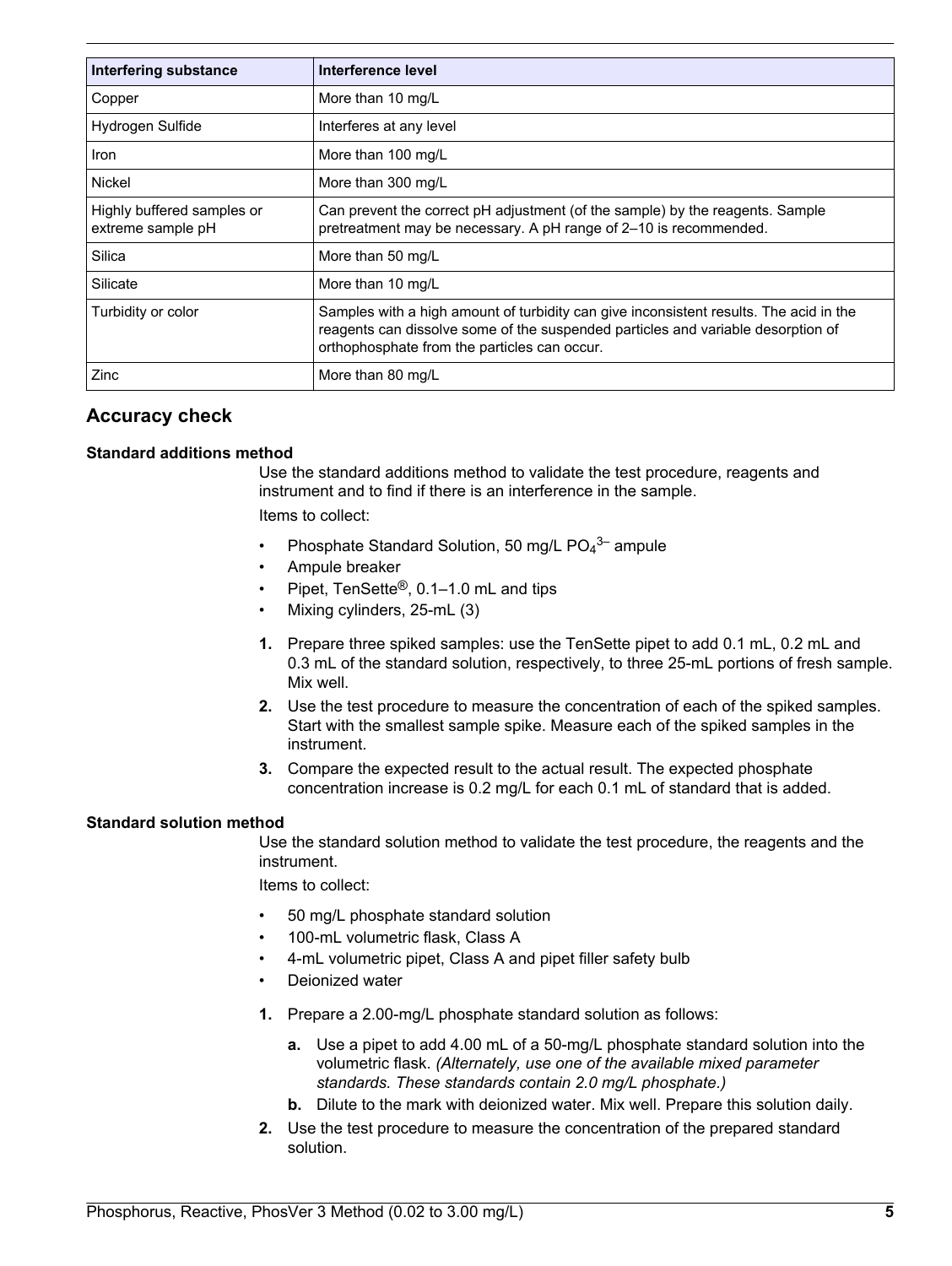**3.** Compare the expected result to the actual result.

*Note: The factory calibration can be adjusted slightly with the standard calibration adjust option so that the instrument shows the expected value of the standard solution. The adjusted calibration is then used for all test results. This adjustment can increase the test accuracy when there are small variations in the reagents or instruments.*

## <span id="page-5-0"></span>**Method performance**

The method performance data that follows was derived from laboratory tests that were measured on a DR300 and a Pocket Colorimeter II during ideal test conditions. Users can get different results under different test conditions.

| Precision (95% confidence interval)               |
|---------------------------------------------------|
| $1.0 \pm 0.04$ mg/L PO <sub>4</sub> <sup>3-</sup> |
|                                                   |

### **Summary of method**

Orthophosphate reacts with molybdate in an acid medium to produce a mixed phosphate/molybdate complex. Ascorbic acid then reduces the complex, which gives an intense molybdenum blue color.

## **Consumables and replacement items**

#### **Required reagents**

| <b>Description</b>                                                          | <b>Quantity/Test</b> | Unit          | Item no. |
|-----------------------------------------------------------------------------|----------------------|---------------|----------|
| PhosVer <sup>®</sup> 3 Phosphate Reagent Powder Pillow <sup>1</sup> , 10 mL |                      | $100$ /p $kg$ | 2106069  |
| <b>OR</b>                                                                   |                      |               |          |
| PhosVer <sup>®</sup> 3 Phosphate Reagent AccuVac <sup>®</sup> Ampul         |                      | $25$ /pkq     | 2508025  |

#### **Required apparatus (powder pillows)**

| <b>Description</b>                       | <b>Quantity/test</b> | Unit  | ltem no. |
|------------------------------------------|----------------------|-------|----------|
| Sample cells, 10-mL round, 25 mm x 60 mm |                      | 6/pkg | 2427606  |

#### **Required apparatus (AccuVac Ampul)**

| <b>Description</b>                          | <b>Quantity/Test</b> | Unit  | Item no. |
|---------------------------------------------|----------------------|-------|----------|
| Sample cell, 10-mL round, 25 mm x 60 mm     |                      | 6/pkg | 2427606  |
| Beaker, 50 mL                               |                      | each  | 50041H   |
| Stoppers for 18-mm tubes and AccuVac Ampuls |                      | 6/pkg | 173106   |

#### **Recommended standards and apparatus**

| <b>Description</b>                                                                                                                                                      | Unit         | Item no. |
|-------------------------------------------------------------------------------------------------------------------------------------------------------------------------|--------------|----------|
| Phosphate Standard Solution, 10-mL Voluette® Ampule, 50 mg/L as PO <sub>4</sub>                                                                                         | $16$ /p $kg$ | 17110    |
| Phosphate Standard Solution, 3-mg/L as PO <sub>4</sub> 3-                                                                                                               | 946 mL       | 2059716  |
| Drinking Water Standard, Mixed Parameter, Inorganic for F <sup>-</sup> , NO <sub>3</sub> -N, PO <sub>4</sub> <sup>3-</sup> , SO <sub>4</sub> <sup>2-</sup>              | 500 mL       | 2833049  |
| Wastewater Effluent Standard Solution, Mixed Parameter, for NH <sub>3</sub> -N, NO <sub>3</sub> -N, PO <sub>4</sub> <sup>3-</sup> ,<br>COD, $SO_4^2$ <sup>-</sup> , TOC | 500 ml       | 2833249  |
| Water, deionized                                                                                                                                                        | 4 L          | 27256    |

<sup>&</sup>lt;sup>1</sup> PhosVer is a registered trademark of Hach Company.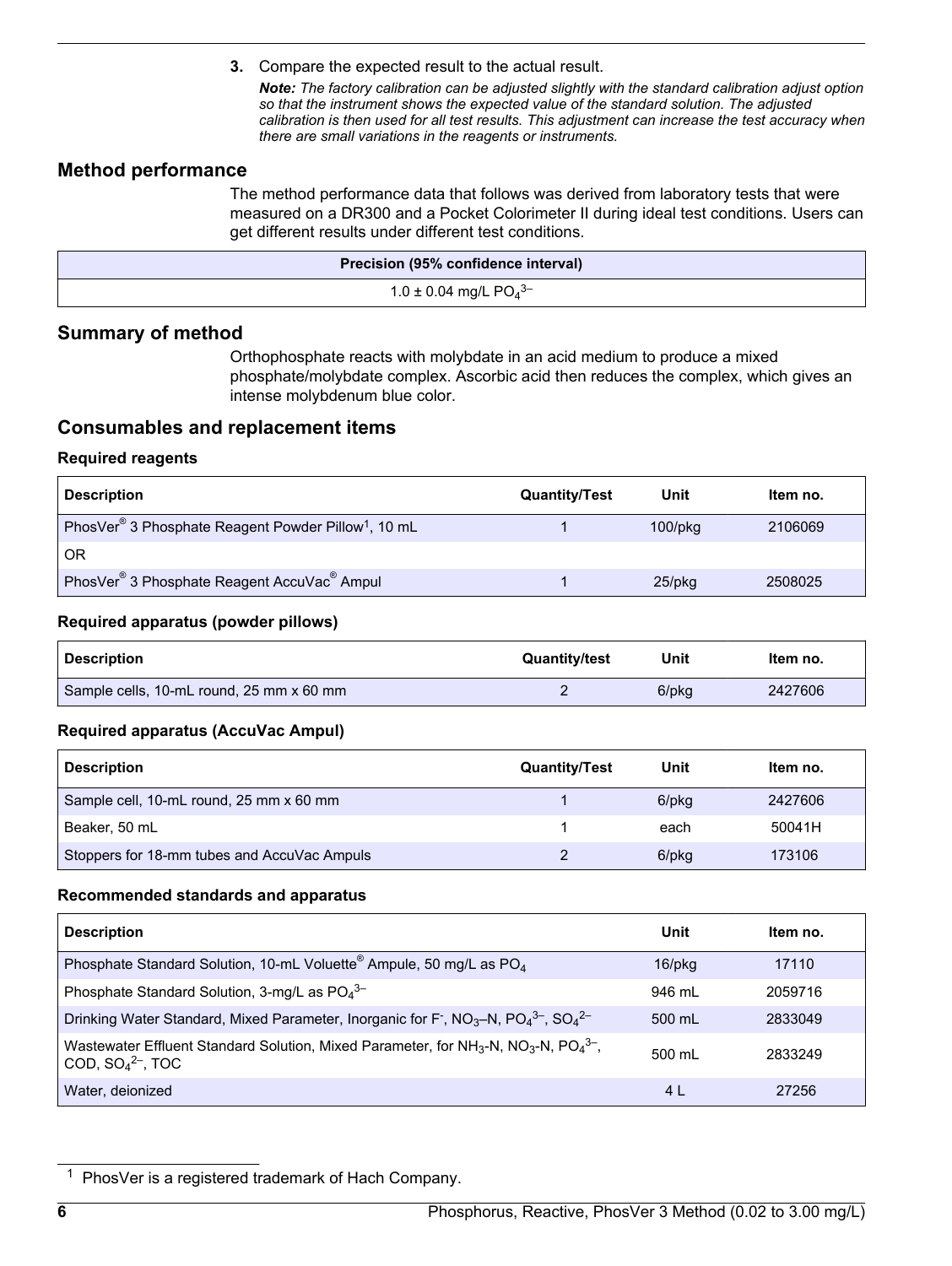# **Optional reagents and apparatus**

| <b>Description</b>                                           | Unit          | Item no. |
|--------------------------------------------------------------|---------------|----------|
| AccuVac <sup>®</sup> Drainer                                 | each          | 4103600  |
| AccuVac <sup>®</sup> Ampul Snapper                           | each          | 2405200  |
| AccuVac <sup>®</sup> Ampul vials for sample blanks           | $25$ /pkg     | 2677925  |
| Ampule Breaker, 10-mL Voluette <sup>®</sup> Ampules          | each          | 2196800  |
| Bottle, sampling, with cap, low density polyethylene, 250 mL | 12/pkg        | 2087076  |
| Mixing cylinder, graduated, 25 mL                            | each          | 189640   |
| Hydrochloric Acid Solution, 6.0 N (1:1)                      | 500 mL        | 88449    |
| Paper, pH, 0-14 pH range                                     | $100$ /p $kg$ | 2601300  |
| <b>Phosphate Treatment Powder Pillows</b>                    | 100/pkg       | 1450199  |
| Phosphate Standard Solution, 10 mg/L as PO <sub>4</sub>      | 946 mL        | 1420416  |
| Phosphate Standard Solution, 500-mg/L as PO <sub>4</sub>     | 100 mL        | 1424232  |
| Pipet, TenSette <sup>®</sup> , 0.1-1.0 mL                    | each          | 1970001  |
| Pipet, TenSette <sup>®</sup> , 1.0-10.0 mL                   | each          | 1970010  |
| Pipet tips for TenSette <sup>®</sup> Pipet, 0.1-1.0 mL       | 50/pkg        | 2185696  |
| Pipet tips for TenSette <sup>®</sup> Pipet, 1.0-10.0 mL      | 50/pkg        | 2199796  |